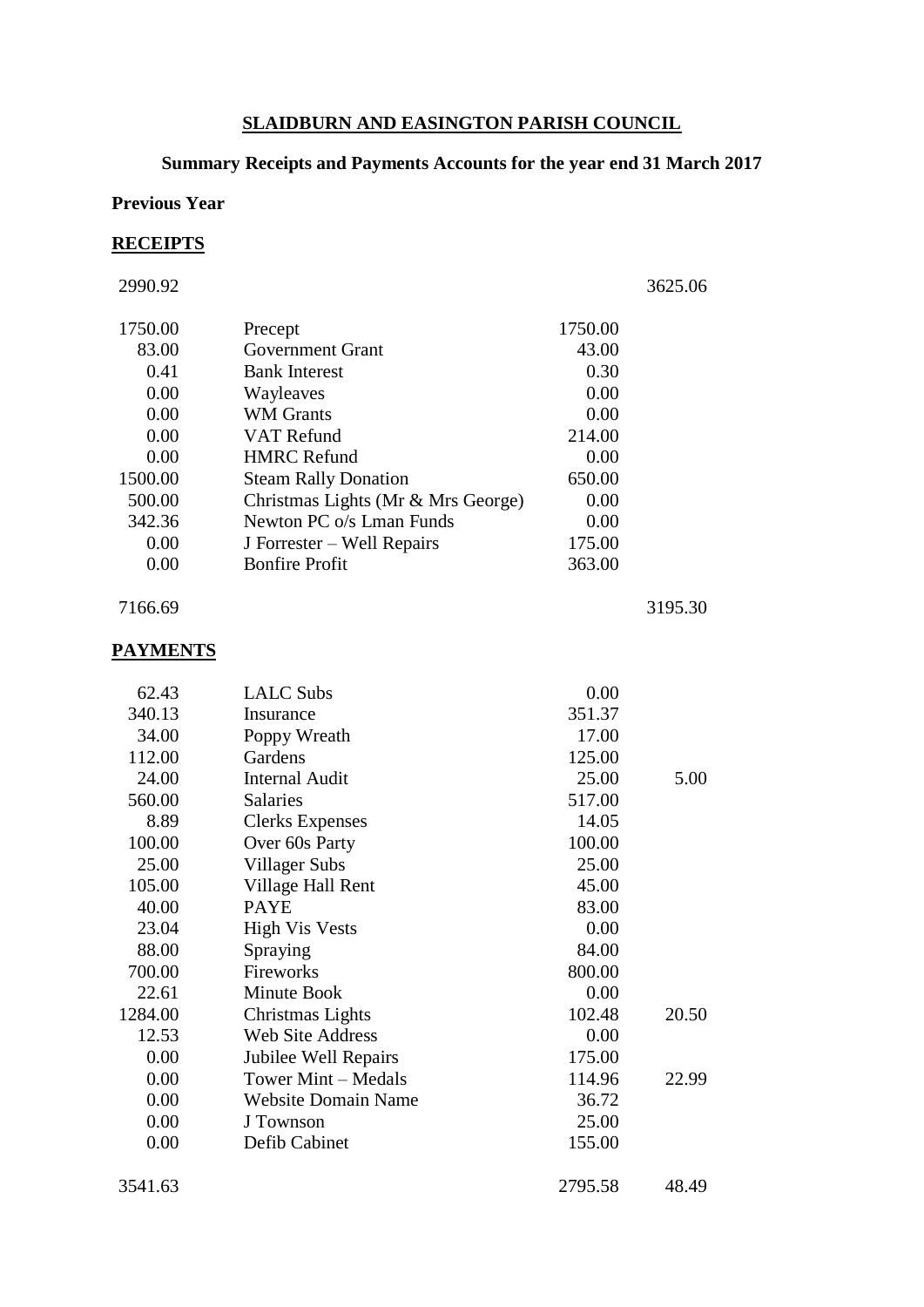### **RECEIPTS AND PAYMENTS SUMMARY**

| 2990.92 | Balance brought forwards 01.04.16         | 3625.06 |
|---------|-------------------------------------------|---------|
| 4175.75 | add Total Receipts                        | 3195.30 |
| 3541.63 | less Total Payments                       | 2844.07 |
| 3625.06 | Balance carried forward 310317            | 3976.29 |
|         | These cumulative funds are represented by |         |
| 2826.85 | <b>Community Acc Balance</b>              | 3332.78 |
| 798.21  | <b>Business Prem Acc Balance</b>          | 798.51  |
| (0.00)  | <b>Less Unpresented Cheques</b>           | 155.00  |
| 3625.06 | TOTAL                                     | 3976.29 |

**Signed:..............................................................Chairman**

**Signed:..............................................................RFO**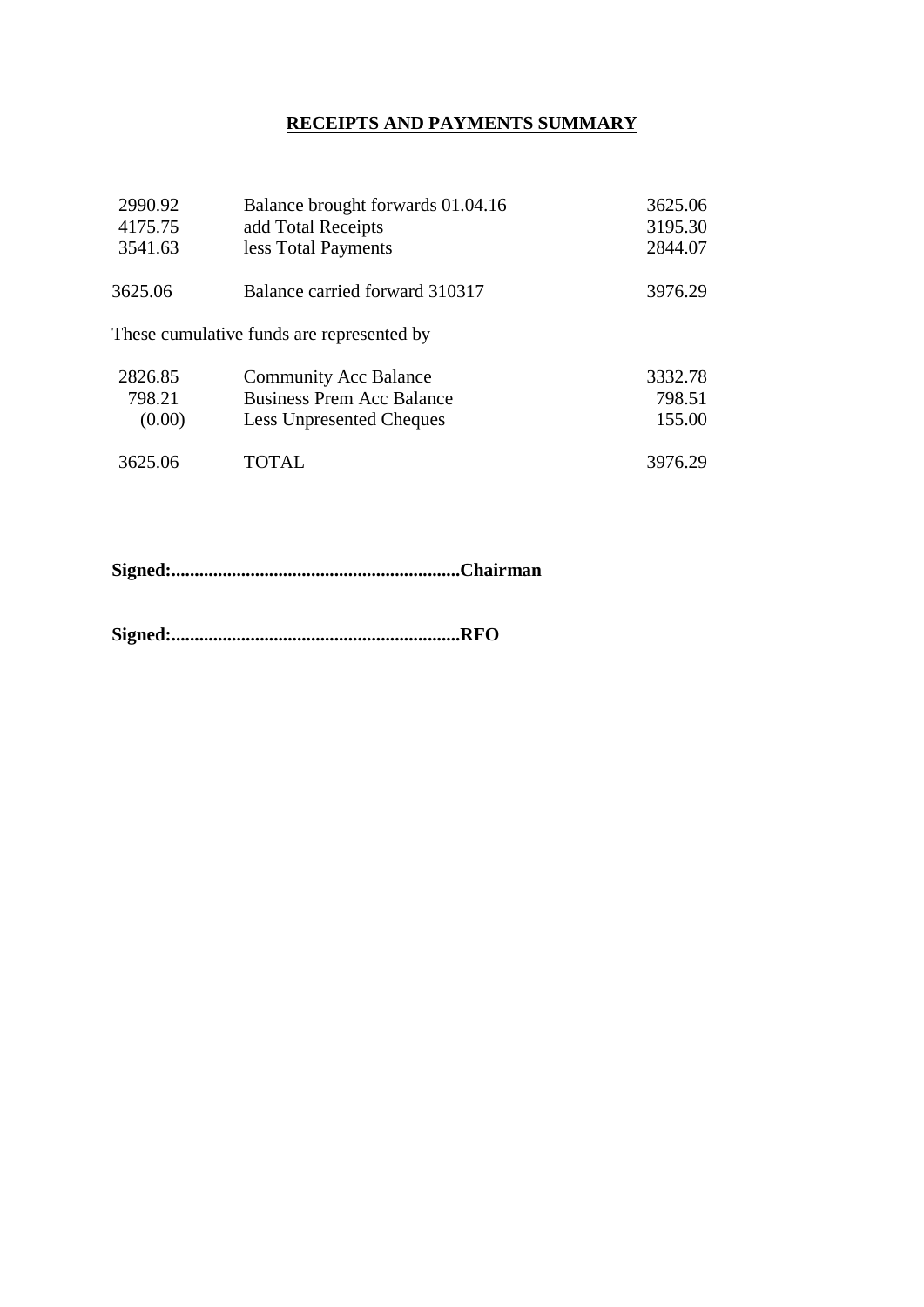#### **SLAIDBURN AND EASINGTON PARISH COUNCIL**

Supporting notes for year ending 31 March 2017

Assets At the 31 March 2017 the following assets were held:

| <b>BASIS OF VALUATION</b>   | <b>VALUE £</b> |
|-----------------------------|----------------|
| WM Trust & Liverpool Museum | £50 $k$        |
| nominal value               | £1             |
| nominal value               | £1             |
| nominal value               | £1             |
| nominal value               | £1             |
| nominal value               | £1             |
| purchase amount             | £122.98        |
|                             |                |

BORROWINGS NIL

OUTSTANDING DEBTS NIL

**TENANCIES** NIL

#### **SECTION 137 PAYMENTS**

The limit for spending under S137 of the local government act 1972 for this council in the year of account was £952 and the payments were made:

|                                  | PAYEE NATURE OF PAYMENT | £<br>0.00 |
|----------------------------------|-------------------------|-----------|
| <b>AGENCY WORK</b><br><b>NIL</b> |                         |           |
| <b>PENSIONS</b><br><b>NIL</b>    |                         |           |
| <b>APPROVED BY</b>               |                         |           |
|                                  |                         |           |
|                                  |                         |           |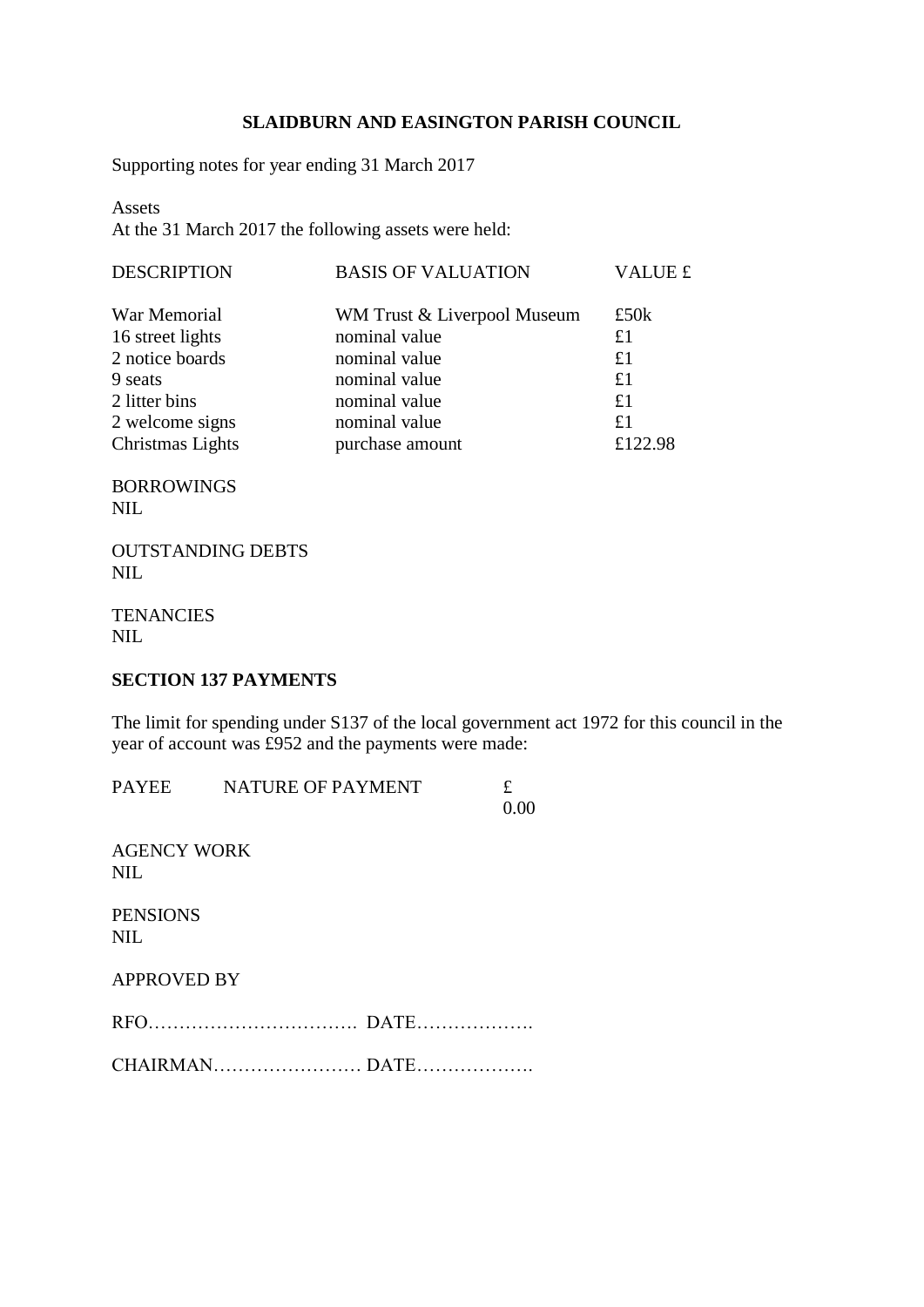#### **SLAIDBURN AND EASINGTON PARISH COUNCIL**

#### ADDITIONAL NOTES FOR YEAR ENDED 310317

#### ASSETS

During the year the following assets were purchased at the cost shown:

£122.98 – Christmas Lights

During the year the following assets were disposed of for the amount shown:

NIL

Signed……………………………… Chairman

Signed………………………………. RFO